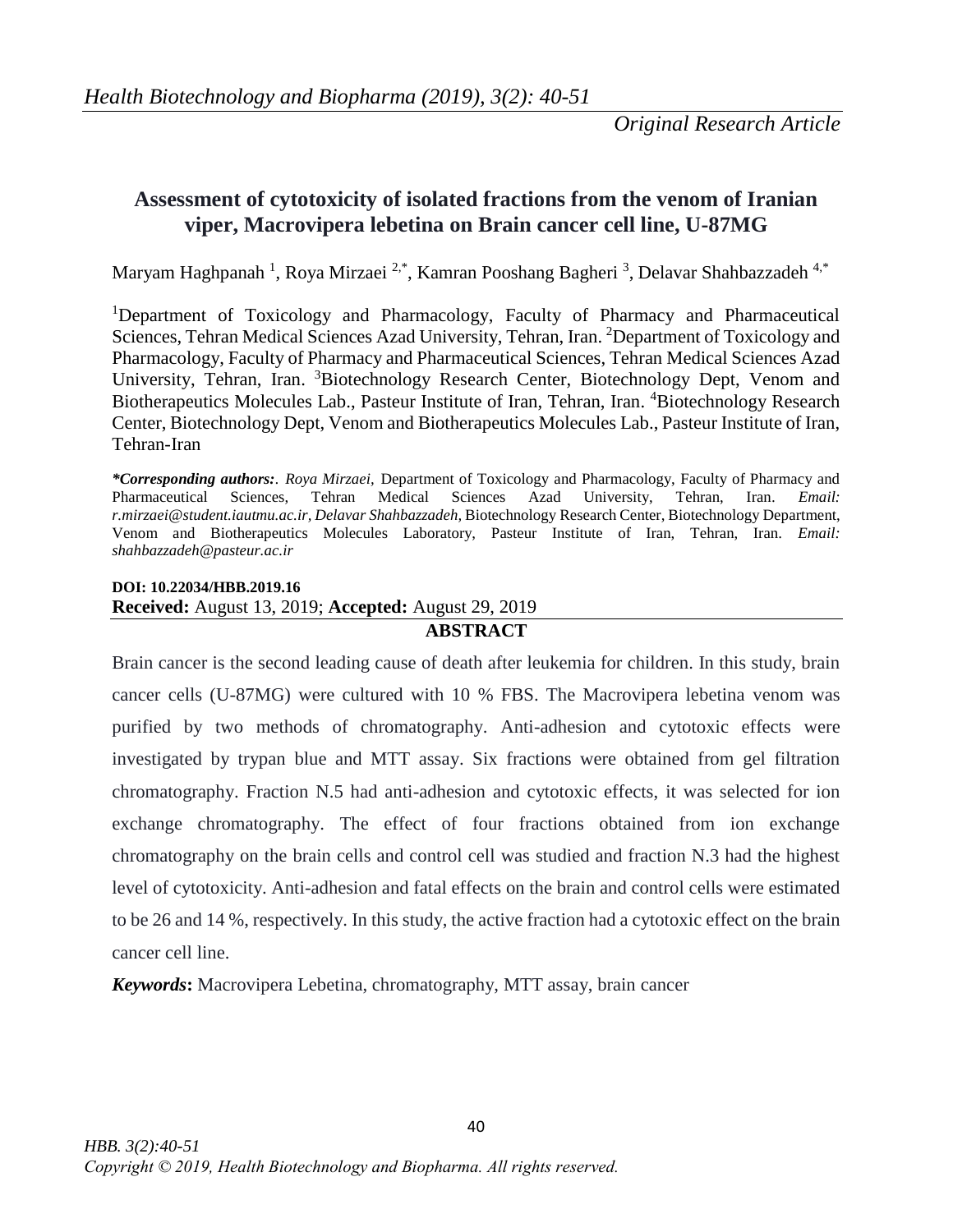### **INTRODUCTION**

Brain cancer is one of the types of cancer in which malignant cancer cells arise in the brain tissue [1,2]. Gliomas are invasive cancers, spreading quietly throughout the brain [2]. Because of limited efficacy that current chemotherapeutic agents offer for cancer therapy, new agents and drugs with increased the anti-cancer potential are being researched. The venom secreted by poisonous glands. There is a biological source with pharmacological effects in some animals [3,4]. Over the past years so far, venom toxins from species such as snakes, scorpions, bees and wasps have been widely studied for their potential as an origin of bioactive molecules. Apart from their therapeutic applications, studies of animal venom toxins also prepare insights into the mechanisms of toxicity and since, the design of better treatment strategies [5]. Cytotoxicity effect of animal venoms caused inhibits angiogenesis and tumour growth. Investigations show that the inhibitory effect on tumour growth from animal venoms can be used in cancer treatment studies [6]. The first studies for anti-cancer effects from the snake venoms were extracted of Vipera lebentina turnica and it was caused to prevent apoptosis of ovarian cancer cells [7]. Since integrin in most cancer cells is misplaced in large numbers there and Viperidae family

## *Mirzaei et al. Venom of Iranian viper*

contains compounds that cause cell apoptosis, the venoms of the Viperidae family can be nominated for developing new anti-cancer agents [8].

## **MATERIALS AND METHODS**

### *Venom preparation*

The venom of Iranian viper, Macrovipera lebetina was from the stock of the venom and biotherapeutics molecules lab, Biotechnology Department of biotechnology research center at Pasteur Institute of Iran, which was done by the usual milking method [9,10].

#### *Gel Filtration Chromatography*

In this method, the Sephacryl S-100 HR-HiPrep column (GE, USA) was used to isolate the fractions and was equilibrated with 20 mM ammonium acetate buffer. The amount of 200 mg of crude venom of Iranian viper snake in 2 ml ammonium acetate (Merck, United States) 20 mM (pH=8) was dissolved, and the solution was centrifuged to remove particle (5 min, 13000 g) then, the amount of protein in the supernatant was measured and the ready to inject into the Fast protein liquid chromatography/FPLC (ÄKTApurifier 10- GE Healthcare, United States). Fractions were manually separated at 280 nm (flow rate: 1 ml/min).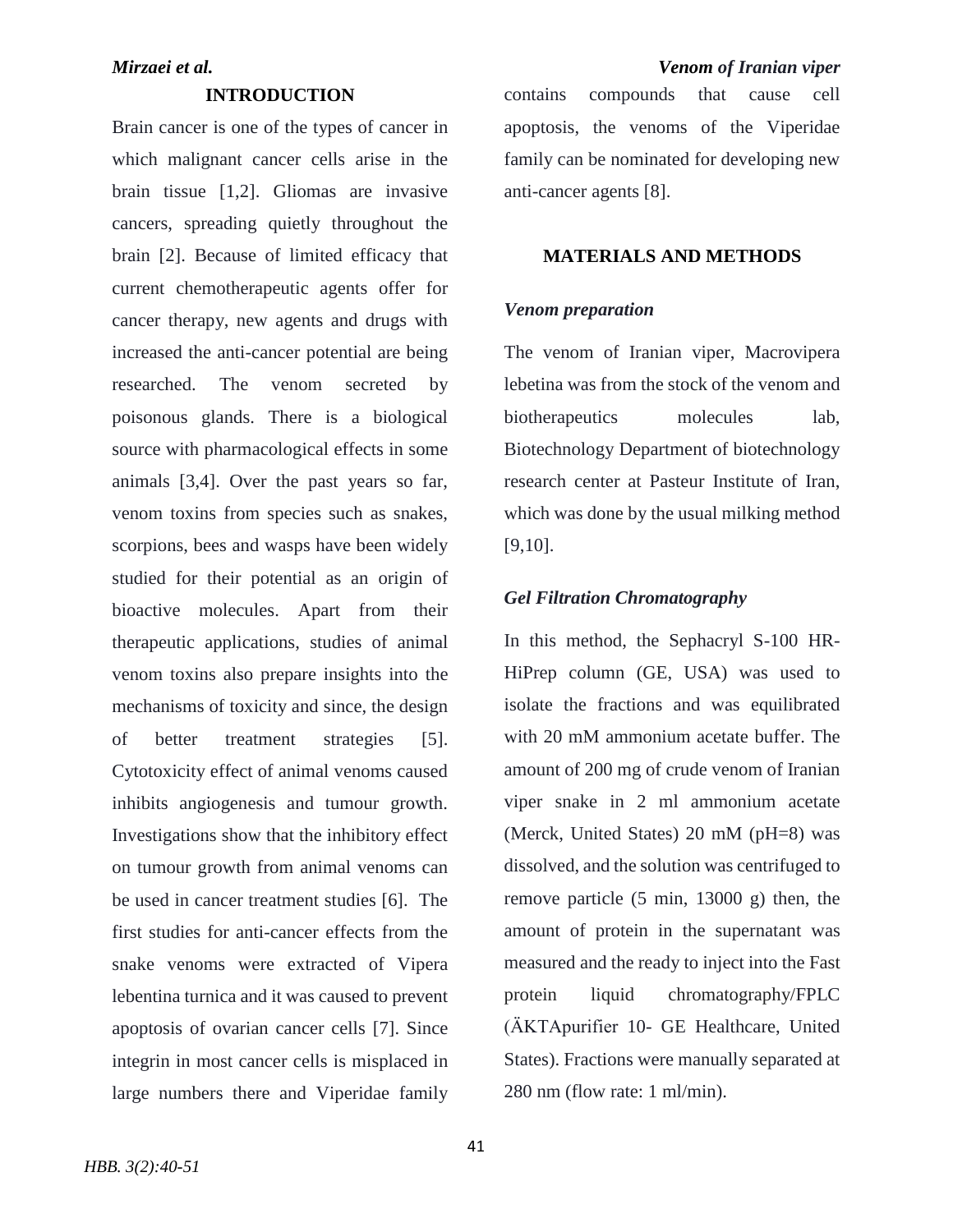The fractions obtained from gel filtration chromatography were dried and lyophilized by Freeze Dryer (Martin Christ, Germany).

#### *Determination of the BCA method*

The protein concentrations of fractions were measured based on BCA protein assay (Intro bio company, south Korea) on microplates with bovine serum albumin (BSA) as a standard [11,12].

### *SDS- PAGE electrophoresis to determine molecular weight fractions*

The fractional molecular weight was evaluated by the lamelli method [13]. The vertical tanks (Bio-Rad) were used in this method. Gels were stained with Coomassie Blue Method according to the manufacturer (GE Healthcare) recommendations.

## *Fraction N.5 isolated from the venom of Iranian viper snake using ion exchange chromatography (anion exchange)*

For higher purification of fraction N.5 from gel filtration chromatography, 1 mg of fraction N.5 was injected to an FPLC with Mono Q column, 10 cm/1.6 cm (GE, USA). The flow rate was 1 ml/min. The absorption of fractions were measured at 280/214 nm). Then, the collected fractions were desalted by dialysis Falcon tubes (Millipore, USA) with cut off: 3 kDa. Then, the fractions were

lyophilized and the protein concentrations were determined and electrophoreses.

### *Cell Culture*

The human embryonic kidney 293 (HEK293) cell line and the glioma cell line (U87MG) were purchased from the Pasteur Institute of Iran. The cells were cultured in DMEM medium (Gibco, Ireland), penicillinstreptomycin 1 %  $(v/v)$ , 10 %  $(v/v)$  Fetal Bovine Serum (FBS) at 37 °C, 5 %  $CO<sub>2</sub>$  and humidified atmosphere. Culture medium was replaced every 3 days [14,15].

### *Anti-adhesion effect of fractions obtained from chromatography*

The anti-adhesion effect on Brain cancer cells was examined, such as the following steps:  $2 \times 10^4$  cells were transferred to each well of the microplate and control group. Different concentrations of each fraction were added to each well  $(6-0.37 \text{ µg/ml})$ . Percentage cell viability was examined by using Trypan blue staining assay.

Viability was calculated by using the formula: [16,17]

% viability = (live cell count/total cell count)  $\times$ 100

#### *MTT assay*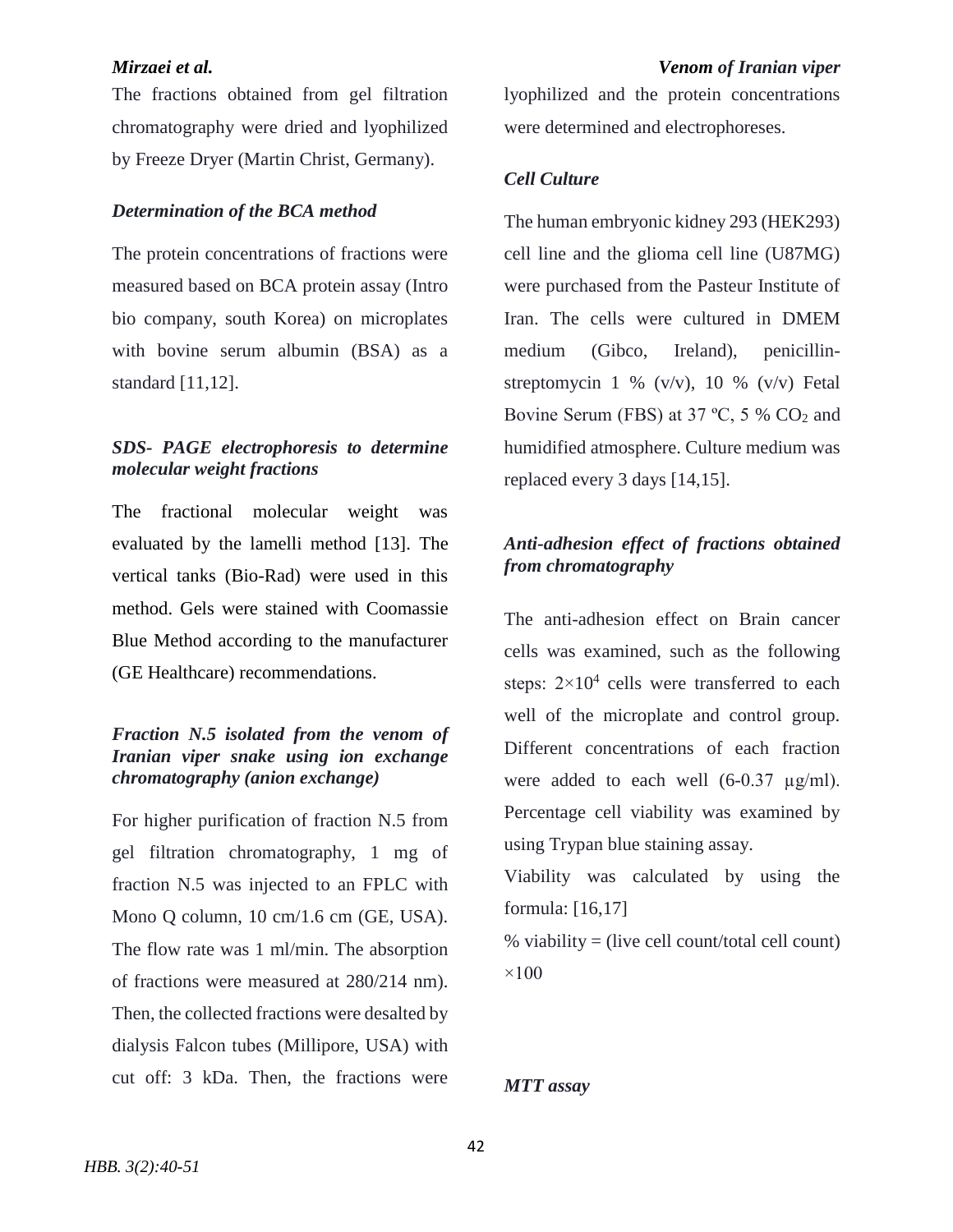The Cytotoxic effect of candidate fraction by using the MTT (3-[4,5-dimethylthiazol-2 yl]-2,5 diphenyl tetrazolium bromide) was performed [18]. The MTT assay is based on the conversion of MTT into purple formazan crystals by living cells, which determines mitochondrial activity. The crystal formazan dissolved in DMSO and it can be measured by ELISA Reader [19].

The Brain cancer cells (U-87MG) and control cells  $(2\times10^4 \text{ cells/well})$  were seeded into a 96-well plate for adhesion. After 24 h the cells were incubated with a medium in the absence (control cells) or presence of different concentrations of Peak N.3 (6, 3, 1.5, 0.75, 0.37 and 0.18 µg/ml) at 37 °C and 5 % CO2. After 24 h the cells were incubated with MTT reagent (5 mg/ml, 20  $\mu$ L/well) for 4 h and the formazan crystals were dissolved by 100 µL of phosphate buffered saline (PBS). After 24 h the absorption of the sample and control groups were determined at 570 nm in a plate reader (BioTek Epoch, USA).

Percentage of cytotoxicity in the negative control group was 100 and was calculated by the following formula [18,19].

Cell toxicity %

$$
= \left[1 - \frac{(OD \text{ of treated cells } - OD \text{ blank})}{OD \text{ control} - OD \text{ blank}}\right]
$$
  
× 100

### *Statistic Analysis*

Results based on mean  $\pm$  SD (3 replications), using 16 SPSS statistical software have been reported. To review and statistical analysis of test data, student t-test was used. ( $p \le 0.05$ )

#### **RESULTS**

Snake venom from Macrovipera Lebetina was submitted to chromatography on a Sephacryl S-100 HR-HiPrep column. Six peaks collected by gel filtration chromatography. The chromatographic patterns are shown in figure 1.

The gel filtration fractions and crude venom from Macrovipera Lebetina were analyzed by SDS-PAGE. These observations indicate that the purified fractions are composed of a polypeptide chain (figure 2).

Proliferation and adhesion assay of Gel filtration fractions was examined by trypan blue. Fraction N.5 was active on the cell line (U-87MG) and selected for ion exchange chromatography (figure 3).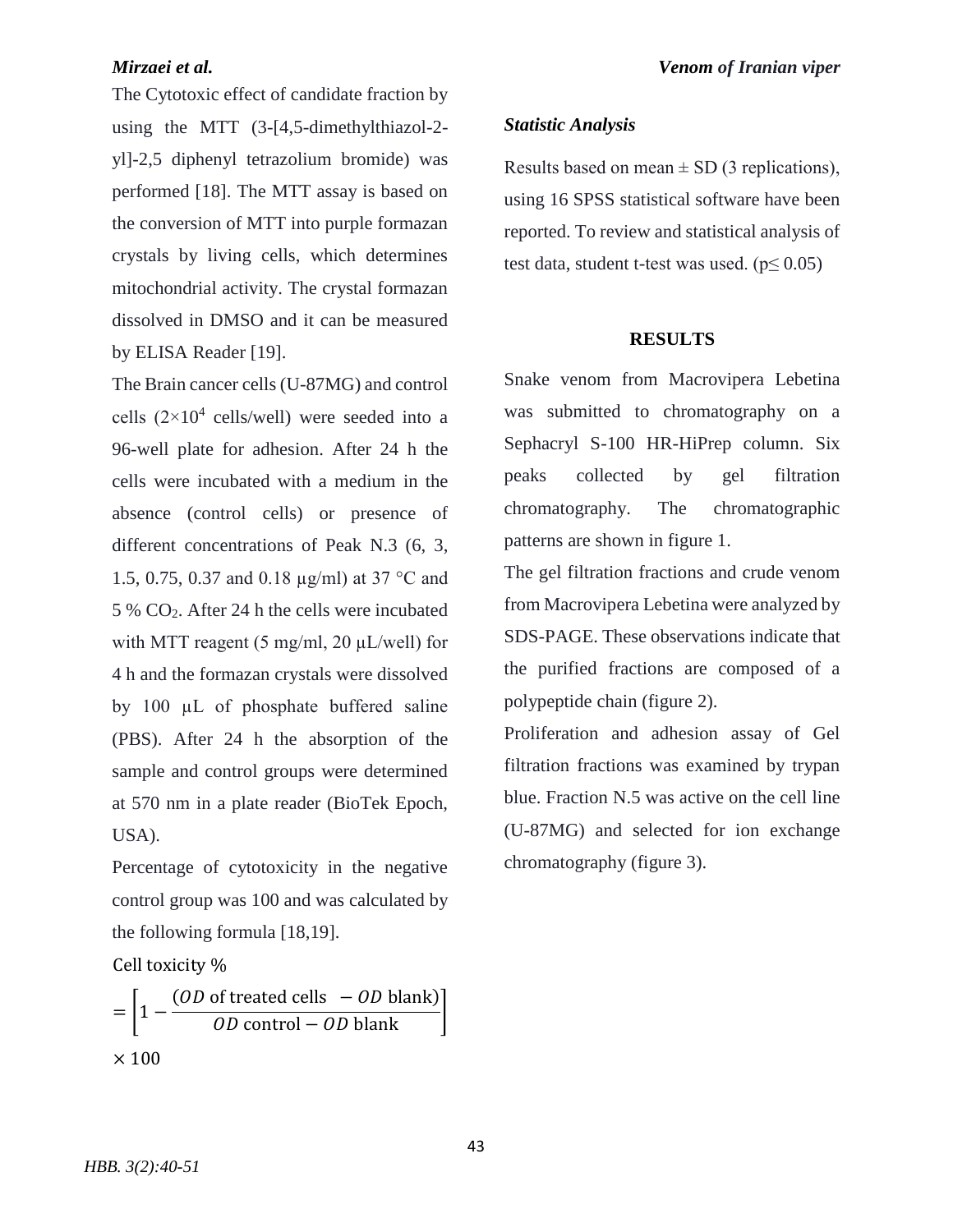

**Figure. 1**. Chromatogram of gel filtration chromatography (S-100 column).



**Figure 2.** SDS-PAGE of gel filtration fractions & crude venom from Macrovipera Lebetina.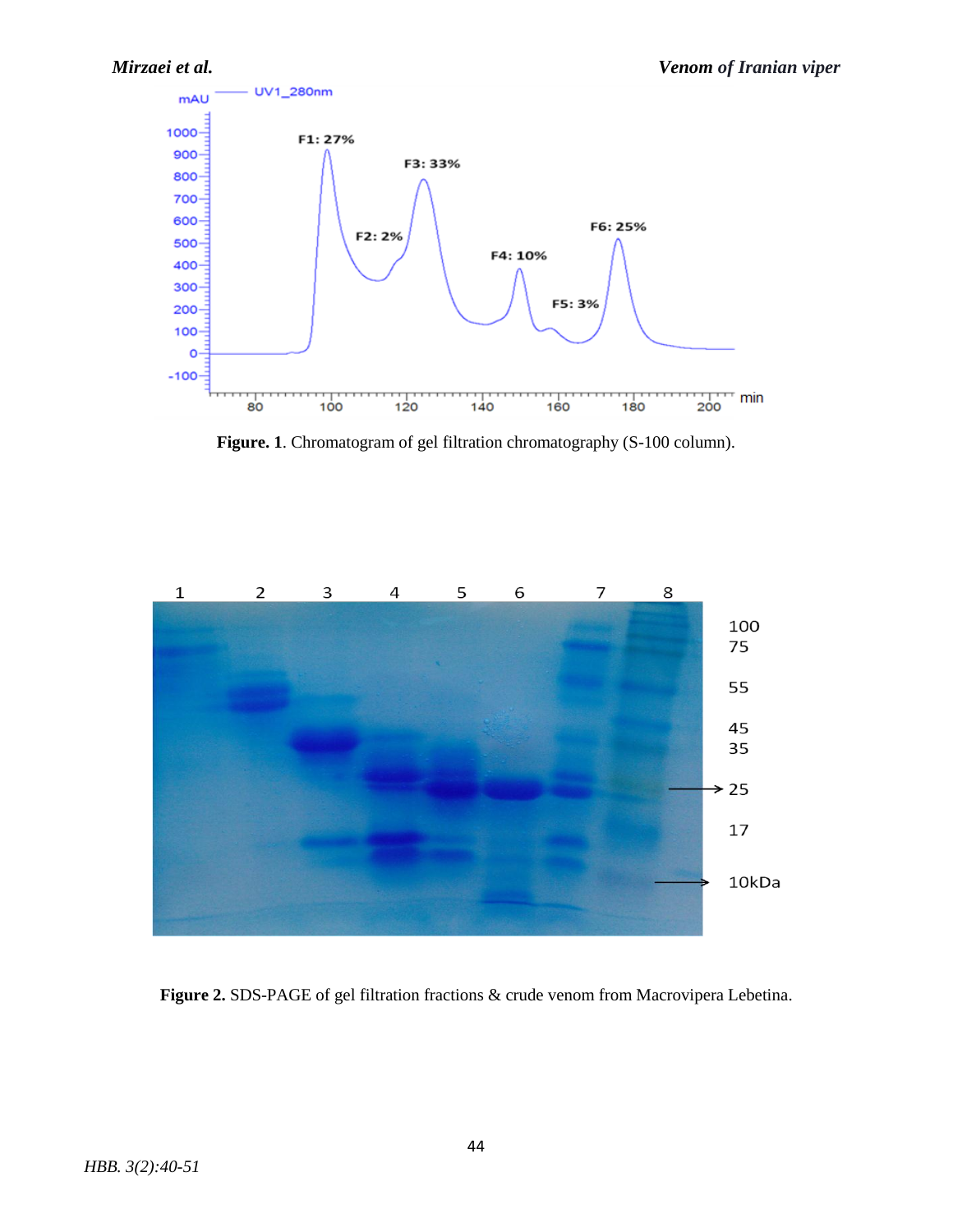

**Figure 3.** Evaluating and selecting the most powerful fraction of gel filtration chromatography (mean  $\pm$ SD of triplicates ( $p \le 0.05$ )); Fraction N.5 was active on cell line (U-87MG) and selected for ion exchange chromatography.

Fraction N.5 of Sephacryl S-100 column was pooled, lyophilized and dissolved in a small the volume of distilled water then dialyzed against a large volume of 25 mM Tris± HCl, (pH=7.8), and loaded (200 mg of proteins were loaded each run) on an FPLC Mono-Q column (HR 5/5). Elution was achieved with a linear NaCl gradient. Four anionic and two cationic peaks showed at this stage and collected for anticancer activity (figure 4).

The cytotoxic activity is carried out by using the MTT assay. The effect of anionic and cationic fractions was calculated. The cytotoxic activity on U87-MG was

concentrated in peak 3 (anionic range), as shown in (figure 5).

The molecular weight of active fraction (N.3 Anionic Peak) determined by SDS-PAGE. This observation indicates that the purified fraction is composed of a single polypeptide chain (figure 6).

Results of MTT assay from an active fraction (peak 3) showed a significant effect on the U87-MG and HEK-293 cell lines (figure 7).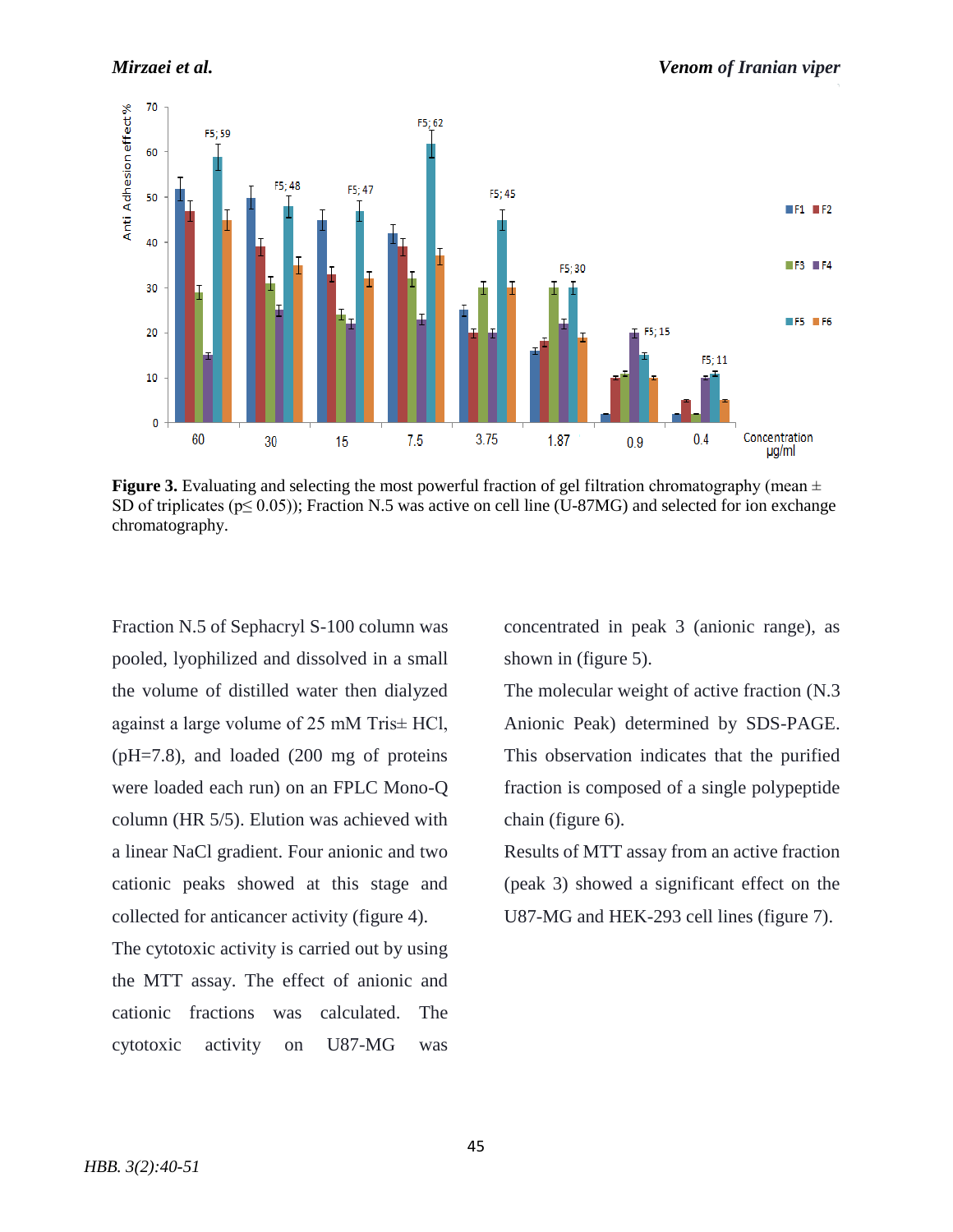

**Figure 4**. Chromatogram of ion exchange (Mono Q Column); four anionic and two cationic peaks showed at this stage and collected for anticancer activity.



Figure 5. Evaluating and selecting the most powerful anti-adhesion fraction of ion exchange chromatography fractions (mean  $\pm$  SD of triplicates (p $\leq$  0.05).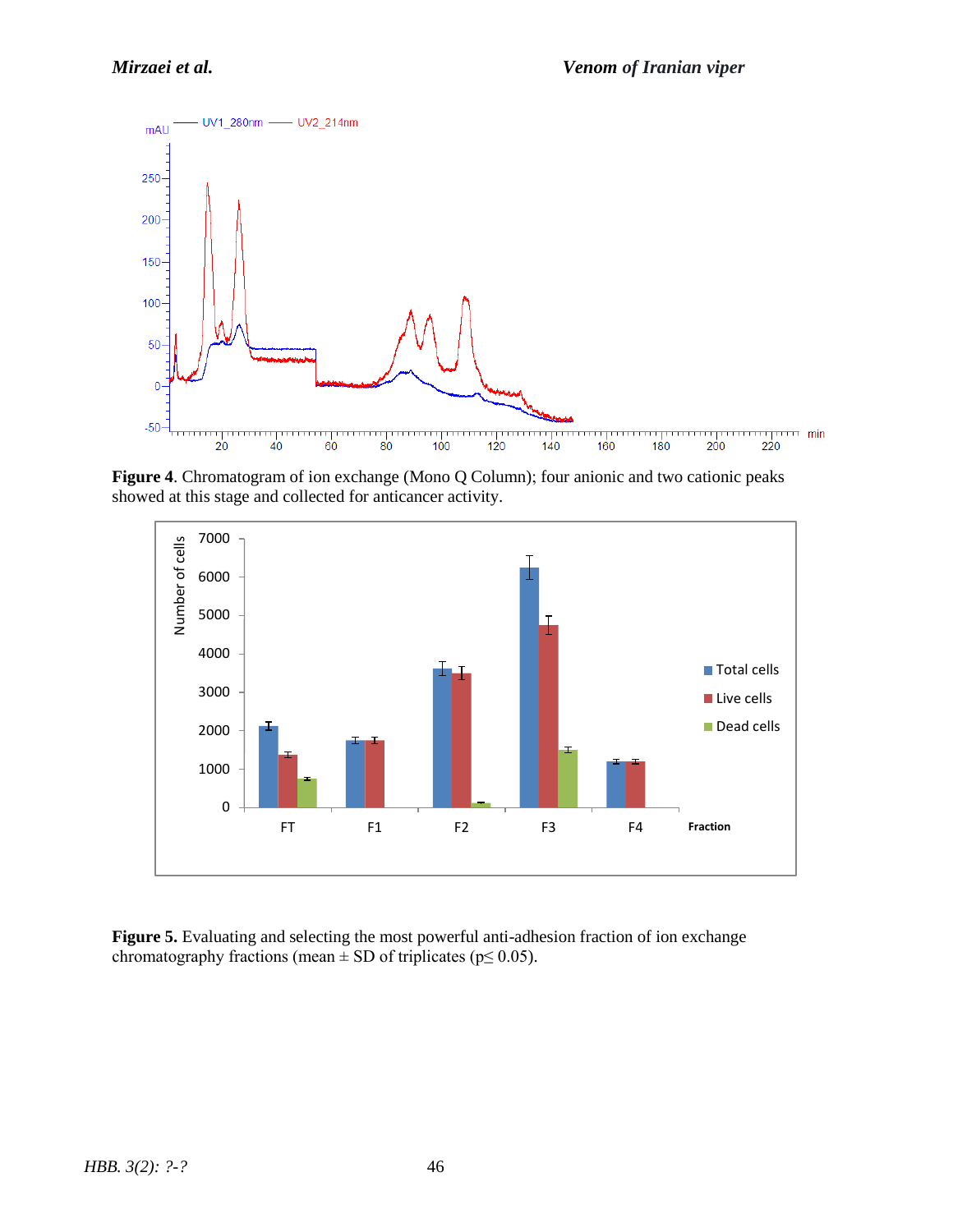

**Figure 6.** SDS-PAGE of fraction N.3 (anionic peak).



**Figure 7.** Compare of cytotoxicity % by MTT assay on U87-MG & HEK-293 cell lines (mean  $\pm$  SD of triplicates ( $p \le 0.05$ ); Anti-adhesion and cytotoxicity effect on brain cancer cell lines and control cells 26±0.8 and 14%±1 , respectively in total were calculated.

## **DISCUSSION**

Cancer is an abnormal division of the cells of the body and this fragmentation extends beyond genetic damage to DNA. This genetic damage affects the normal functioning of the cell, including apoptosis and DNA repair, and ultimately leads to the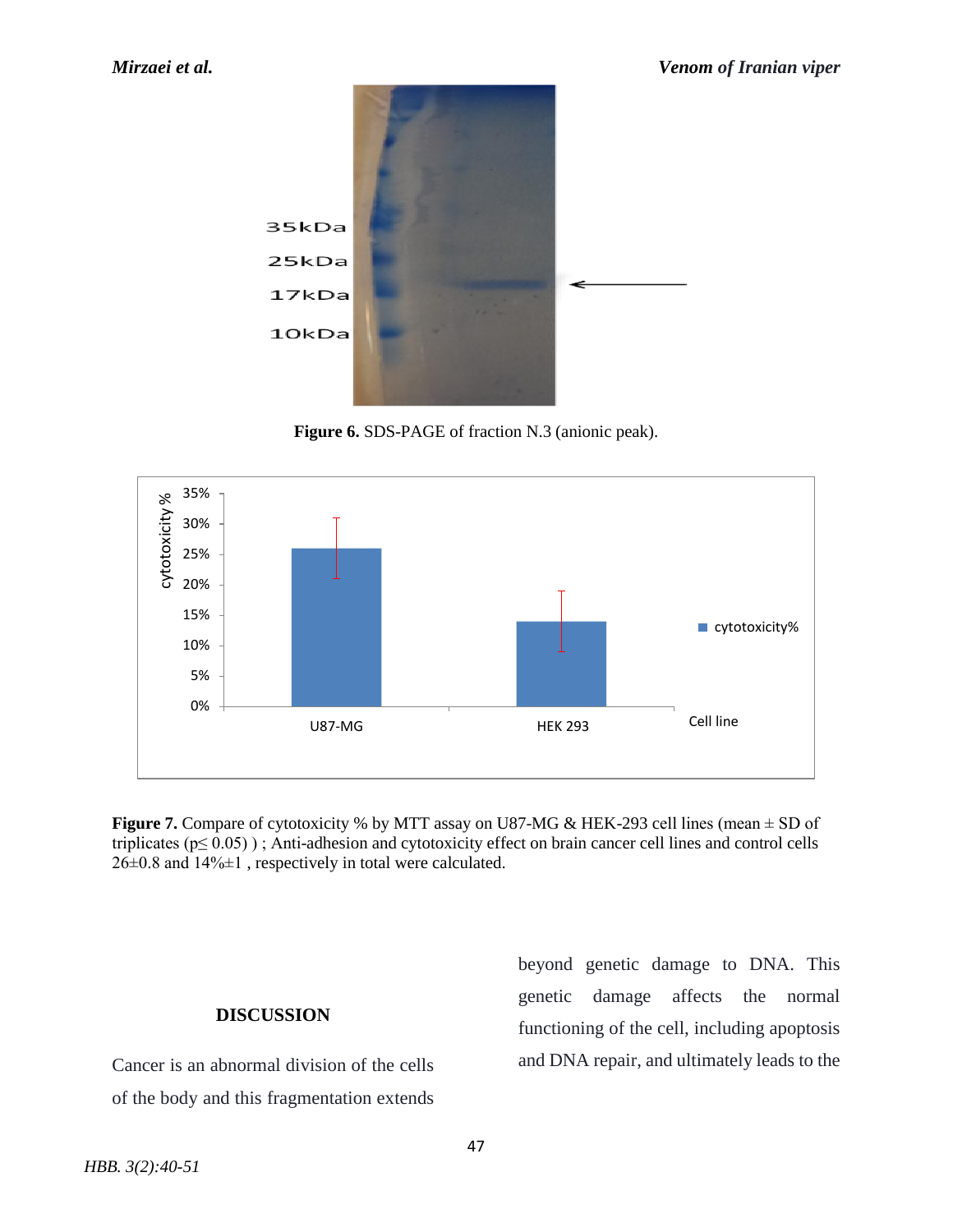### *Mirzaei et al. Venom of Iranian viper*

production of a tumour and also metastasizes to other parts of the body [1]. According to the NCI and the American Cancer Society, 23,000 people with brain cancer die each year, of which 13,000 die out of this 23,000 people [1,3].

Integrins are cell-surface proteins that contribute to the cellular attachment to the intracellular matrix. Integrin also acts as receptors that can send messages to cells and regulate cell membranes, cell migration, as well as cell cycle and inflammatory responses. Blocking of integrins usually inhibits cell migration and angiogenesis of the tumour [20].

Snake venom is a complex mixture of proteins and peptides that have broad biochemical and medicinal functions. Disintegrins are polypeptides that obtained from the venom of the family of snakes. Disintegrins blocks the selective action of the receptors [21,22]. The results of this study were based on *in vitro* tests. The results examined the effects of Iranian viper venom on U-87 MG cell line and normal cells in order to achieve an effective fraction of disintegrin (anti-adhesion) and cellular toxicity.

Maryam Kakanj and her colleagues in Shahid Beheshti University in 2015 evaluated the cytotoxicity of Vipera Lebetina crude venom by exposing the

HUVECs. In this study by MTT assay revealed that the venom had a toxic effect (44.4 %) on the cells (HUVECs) at a concentration of 20  $\mu$ g/ $\mu$ l.

However, in our study, using the MTT assay, the active fractions obtained from FPLC and ion exchange chromatography on the control cells and U87-MG cell line had significant toxicity. Also, in the study on HUVECs, morphological changes in cells were observed under a microscope, while we carried out did not see their changes [23].

Hye Lim Lee and his colleagues in Korea in 2015 found that venom of Vipera lebetina turnica could contain PRDX6. PRDX6 is a component of peroxidase and it's also known to stimulate the growth of lung cancer cells. PRDX6 has a site for bonding to a gene promoter (AP-1). This research was carried out on crude venom [24].

Also, in 2014, [Pushpa Saranya Kollipara](https://www.ncbi.nlm.nih.gov/pubmed/?term=Kollipara%20PS%5BAuthor%5D&cauthor=true&cauthor_uid=24753815) et al. investigated the anti-cancer effect of snake venom activated Natural killer cells (NK-92MI) in lung cancer cell lines. The effects of NK cells showed a significant inhibitory effect on cell growth and also prevented DNA binding and release of cytokines, which also prevented to Proliferation of cells and apoptosis, however, due to the lack of normal cell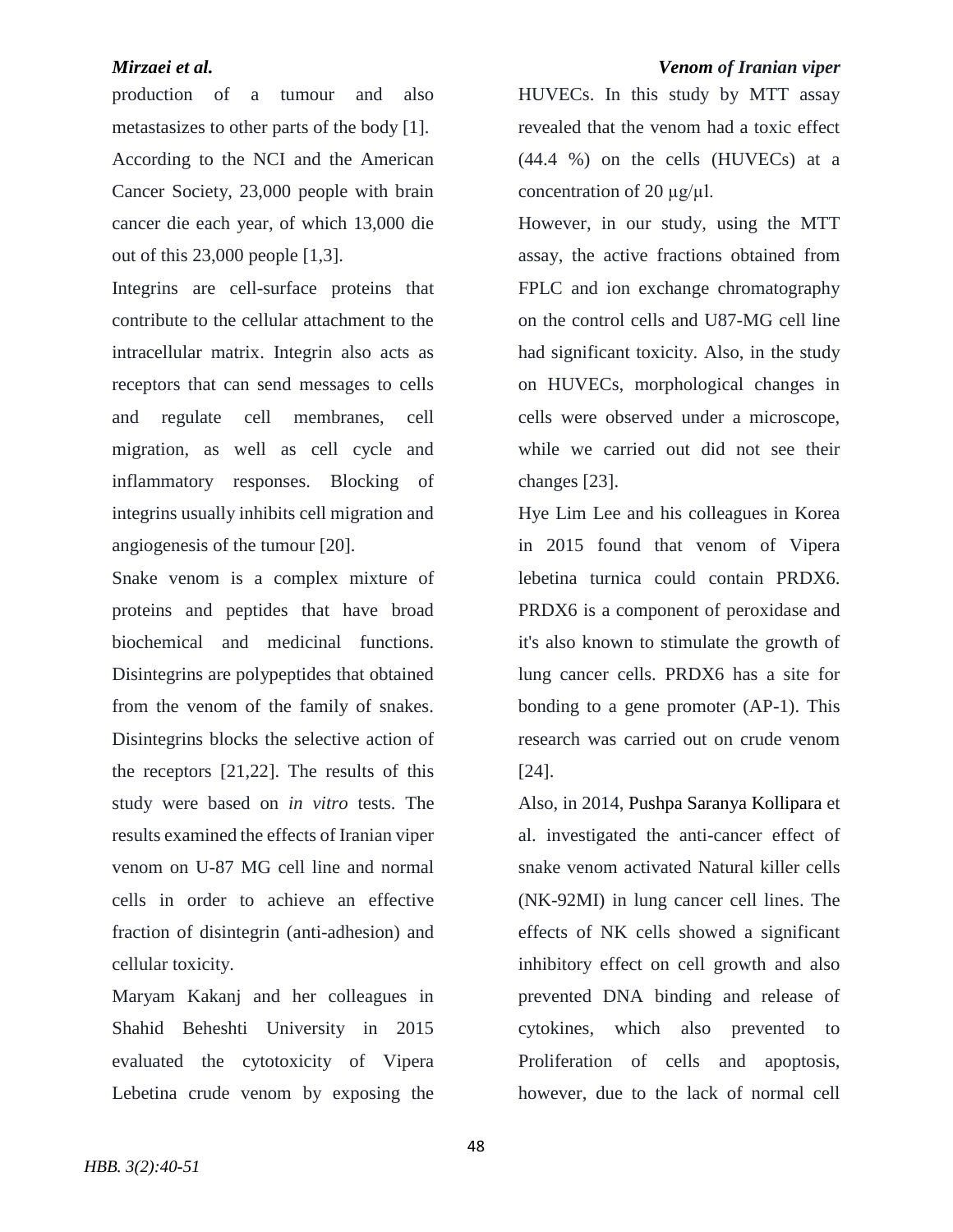controls, Cannot be as a perfect result. It is not possible to obtain a comprehensive result from its study for the purpose of performing the pharmacological studies [25]. In another study by John Michael Conlon and his colleagues in 2014, it was shown that toxicity of the Eastern green mamba venom on A549 cell line in Non-Small Cell Lung Cancer (NSCLC) has a significant effect on inducing apoptosis and inhibiting the growth of cancer cells, but it was not used by the normal control cell [26].

But the basis of our study was based on the fact that given the toxic effect from snake venom of Macrovipera lebetina on cancer cells [27].

Therefore, based on our research results, this hypothesis has proven that anti-cancer fractions derived from snake venom of Macrovipera lebetina have a lower toxicity effect on normal cells than cancer cells.

#### **CONCLUSION**

The venom of Macrovipera lebetina may have anti-adhesion and anti-proliferative effects on brain cancer cells in low value. We have shown that the active fraction of Macrovipera lebetina venom is a possible anti-cancer agent with clinical potential.

# *Mirzaei et al. Venom of Iranian viper* **ACKNOWLEDGMENT**

This study was supported by Pasteur Institute of Iran.

#### **REFERENCES**

**[1].** Hong WK, Hait W, Holland JF, Kufe DW. Holland-Frei Cancer Medicine 8. PMPH-USA: 2010.

**[2].** Jermyn M, Mok K, Mercier J, Desroches J. Intraoperative brain cancer detection with Raman spectroscopy in humans. *Sci Transl Med,* 2015; 7(274): 274.

**[3].** Siegel RL, Miller KD, Jemal A. *CA Cancer J Clin,* 2016; 66(1): 7-30.

**[4].** Huerta-Reyes M, Anselme C, Cherqui A, Decocq G. Exploration through the venoms from Hymenoptera as potential therapeutic agents in cancer therapy*. Int J Pharmacol*, 2017; 13(6): 507-15.

**[5].** Wang L, Dong C, Li X, Han W. Anticancer potential of bioactive peptides from animal sources. *Oncol Rep,* 2017; 38(2): 637-51.

**[6].** Salem ML, Shoukry NM, Teleb WK, Abdel-Daim MM. *In vitro* and *in vivo* antitumor effects of the Egyptian scorpion Androctonus amoreuxi venom in an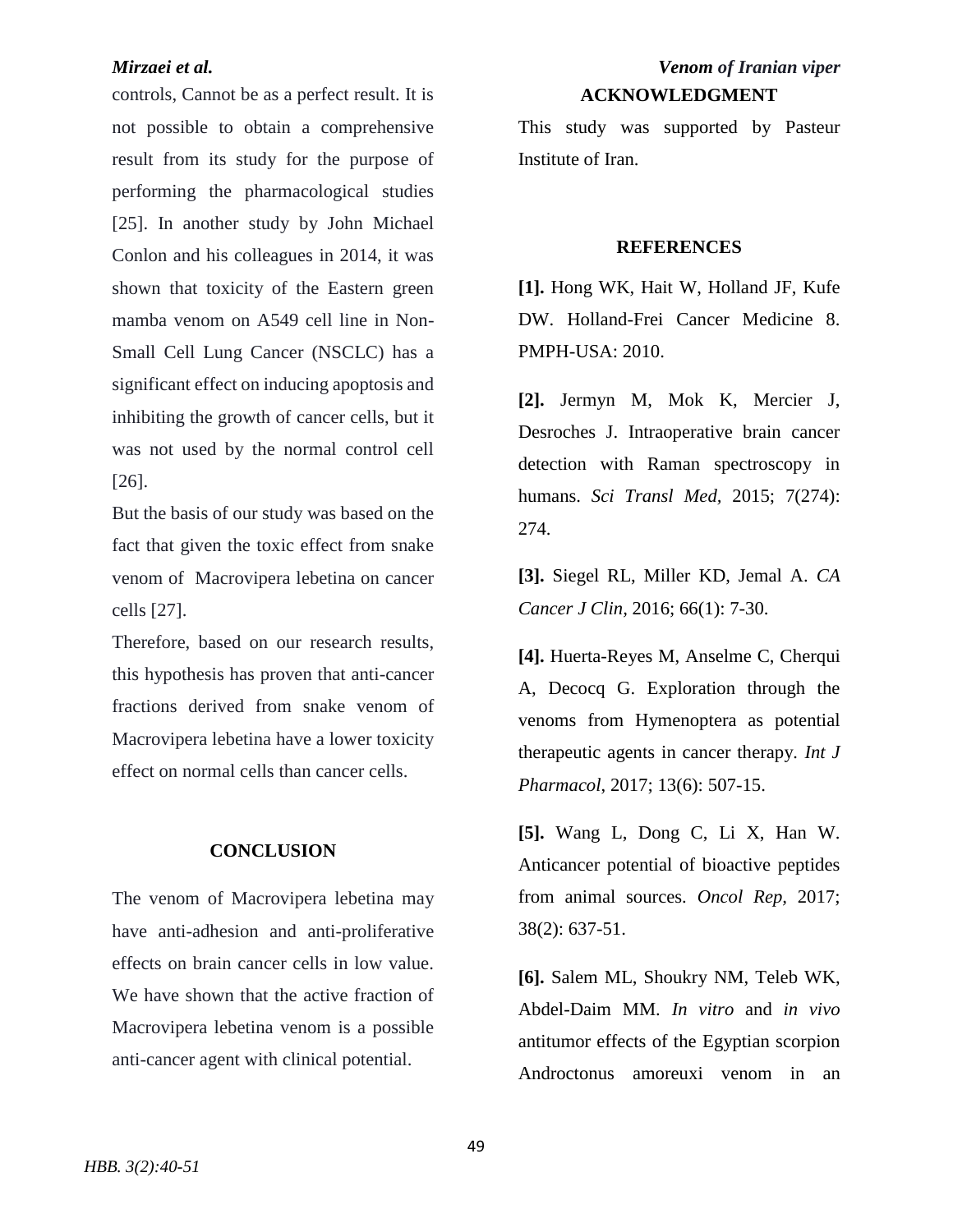Ehrlich ascites tumor model. *SpringerPlus,* 2016; 5(1): 570.

**[7].** Lucena S, Sanchez EE, Perez JC. Antimetastatic activity of the recombinant disintegrin, r-mojastin 1, from the Mohave rattlesnake. *Toxicon,* 2011; 57(5): 794-802.

**[8].** Liu C-C, Yang H, Zhang L-L, Zhang Q. Biotoxins for cancer therapy. *Asian Pac J Cancer Prev*, 2014; 15(12): 4753-8.

**[9].** Abubakar M, Sule M, Pateh U, Abdurahman E. *In vitro* snake venom detoxifying action of the leaf extract of Guiera senegalensis. *J Ethnopharmacol,* 2000; 69(3): 253-7.

**[10].** Markfarlane R. Russell's viper venoms. *Br J Haematol,* 1967;13:437-51.

**[11].** Lowry OH, Rosebrough NJ, Farr AL, Randall RJ. Colorimetric method for determination of sugars and related substances. *J Biol chem ,* 1951; 193: 265- 75.

**[12].** Walker JM. The bicinchoninic acid (BCA) assay for protein quantitation. The protein protocols handbook, *Springer*: 2009, 11-5.

**[13].** Laemmli UK. Cleavage of structural proteins during the assembly of the head of bacteriophage T4. *Nature*, 1970; 227(5259): 680.

**[14].** Butler M. Animal cell culture and technology. *Taylor & Francis:* 2004.

**[15].** Ian A Cree. Cancer cell culture: Methods and Protocols. New York; *Springer:* 2011.

**[16].** Buch K, Peters T, Nawroth T, Sänger M. Determination of cell survival after irradiation via clonogenic assay versus multiple MTT Assay-A comparative study. *Radiat Oncol,* 2012; 7(1): 1.

**[17].** Masters JR. Animal cell culture: a practical approach, New York; Oxford University Press New York: 2000.

**[18].** Mosmann T. Rapid colorimetric assay for cellular growth and survival: application to proliferation and cytotoxicity assays*. J Immunol Methods,* 1983;65(1- 2):55-63.

**[19].** Van Meerloo J, Kaspers GJ, Cloos J. Cell sensitivity assays: the MTT assay. *Cancer cell culture*, 2011, 237-45.

**[20].** Selistre-de-Araujo HS, Pontes CL, Montenegro CF, Martin AC. Snake venom disintegrins and cell migration. *Toxins (Basel),* 2010; 2(11): 2606-21.

**[21].** Saviola AJ, Modahl CM, Mackessy SP. Disintegrins of Crotalus simus tzabcan venom: Isolation, characterization and evaluation of the cytotoxic and anti-